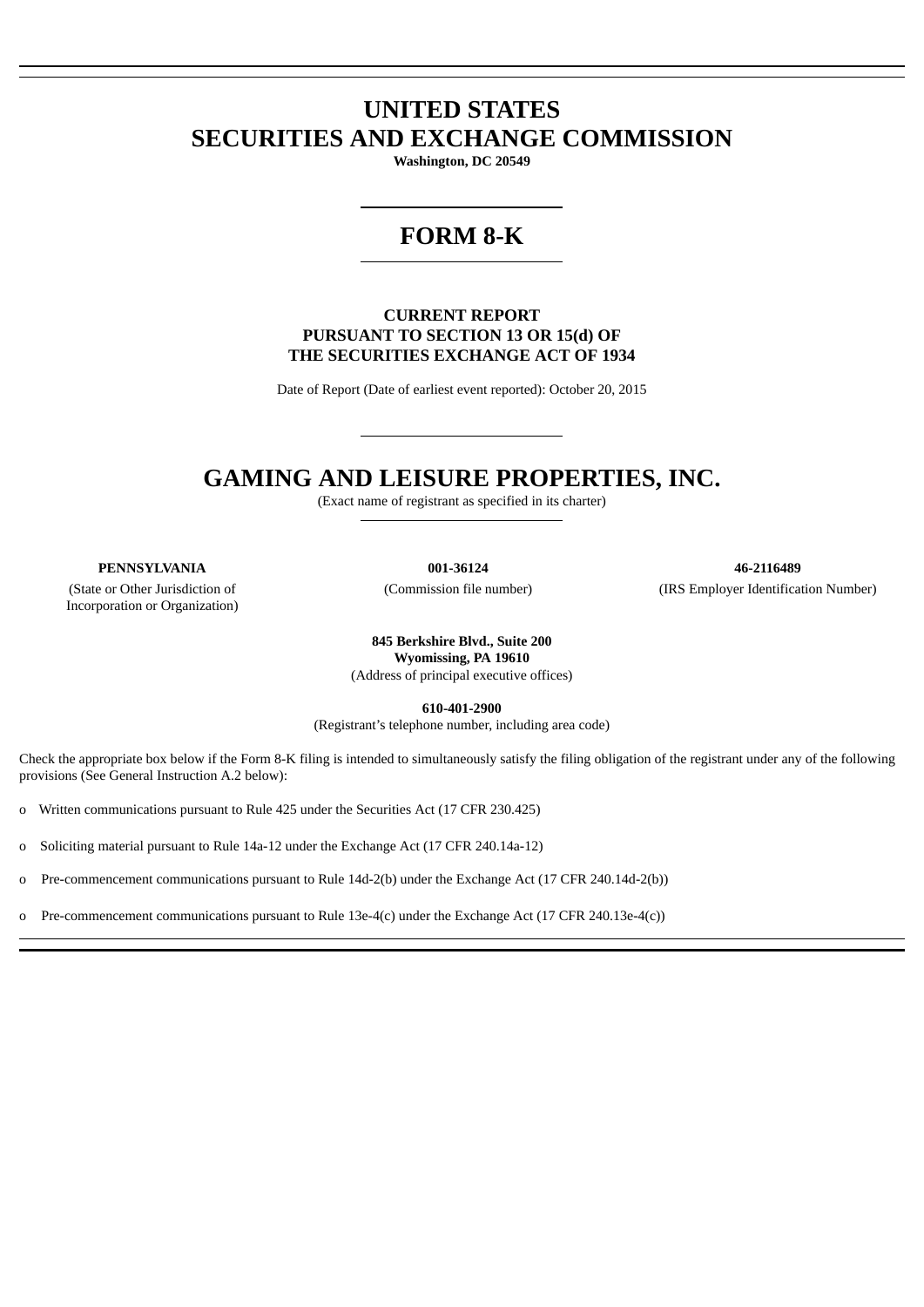### **Item 2.02 Results of Operations and Financial Condition.**

Gaming and Leisure Properties, Inc. (the "Company") hereby reaffirms its guidance for Adjusted Funds From Operations ("AFFO"), AFFO per diluted common share, Adjusted Earnings Before Interest Taxes Depreciation and Amortization ("Adjusted EBITDA") and dividends per share for the third quarter and full year of fiscal year 2015. AFFO is Funds from Operations, as defined by NAREIT, excluding stock based compensation expense, debt issuance costs amortization, other depreciation and straight-line rent adjustments, reduced by capital maintenance expenditures. Adjusted EBITDA is net income excluding interest, taxes on income, depreciation, (gains) or losses from sales of property, stock based compensation expense and straight-line rent adjustments. The information contained in this Item 2.02 is being "furnished" and shall not be deemed "filed" for purposes of Section 18 of the Exchange Act, nor shall it be deemed incorporated by reference in any filing under the Securities Act or the Exchange Act, except as shall be expressly set forth by specific reference in such filing.

### **Item 4.02 Non-Reliance on Previously Issued Financial Statements or a Related Audit Report or Completed Interim Review.**

This filing describes certain adjustments that the Company is making in the course of restating certain of its prior period financial statements. The adjustments described in this Current Report on Form 8-K will have no net impact on the following indicators of the Company's performance:

- Historical and Projected AFFO and AFFO per Diluted Common Share
- Historical and Projected Cash Flow
- Historical and Projected Adjusted EBITDA
- Historical and Projected Dividend Distributions

Additionally, (i) the Company does not believe the restatements will impact its compliance with the regulatory requirements related to its gaming licenses, (ii) the Company expects that it will continue to be in compliance with the financial maintenance covenants under its credit facilities and notes after giving effect to the restatements and (iii) the Company is unaware of any evidence that the restatement is due to any material noncompliance by any employee, officer or director of the Company, as a result of misconduct, with any financial reporting requirements under securities law.

Upon the completion of the 2013 spin-off of the Company from Penn National Gaming, Inc. ("Penn"), the Company and Penn entered into a master lease (the "Master Lease") pursuant to which the Company leases certain real estate assets to Penn for use by its subsidiaries. The Master Lease is a triple-net operating lease with an initial term of 15 years with no purchase option, followed by four 5-year renewal options (exercisable by Penn) on the same terms and conditions.

Prior to commencement of the Master Lease, the Company reviewed its accounting treatment for the Master Lease with its independent registered public accounting firm, Ernst & Young, LLP ("Ernst and Young"). At that time, management concluded that the portion of the rent under the Master Lease classified as percentage rent and subject to re-sets every five years should be recognized as revenue as received during the first five years of the lease when such rent was known. Consistent with authoritative accounting guidance, the Company did not recognize any revenues, or include in minimum lease payments, the percentage rent attributable to periods after year five, as the amount was to be re-set to an amount that was dependent on the tenant's future performance and as such was classified as contingent rent. After consultation with Ernst & Young at such time, the Company believed this to be the proper

2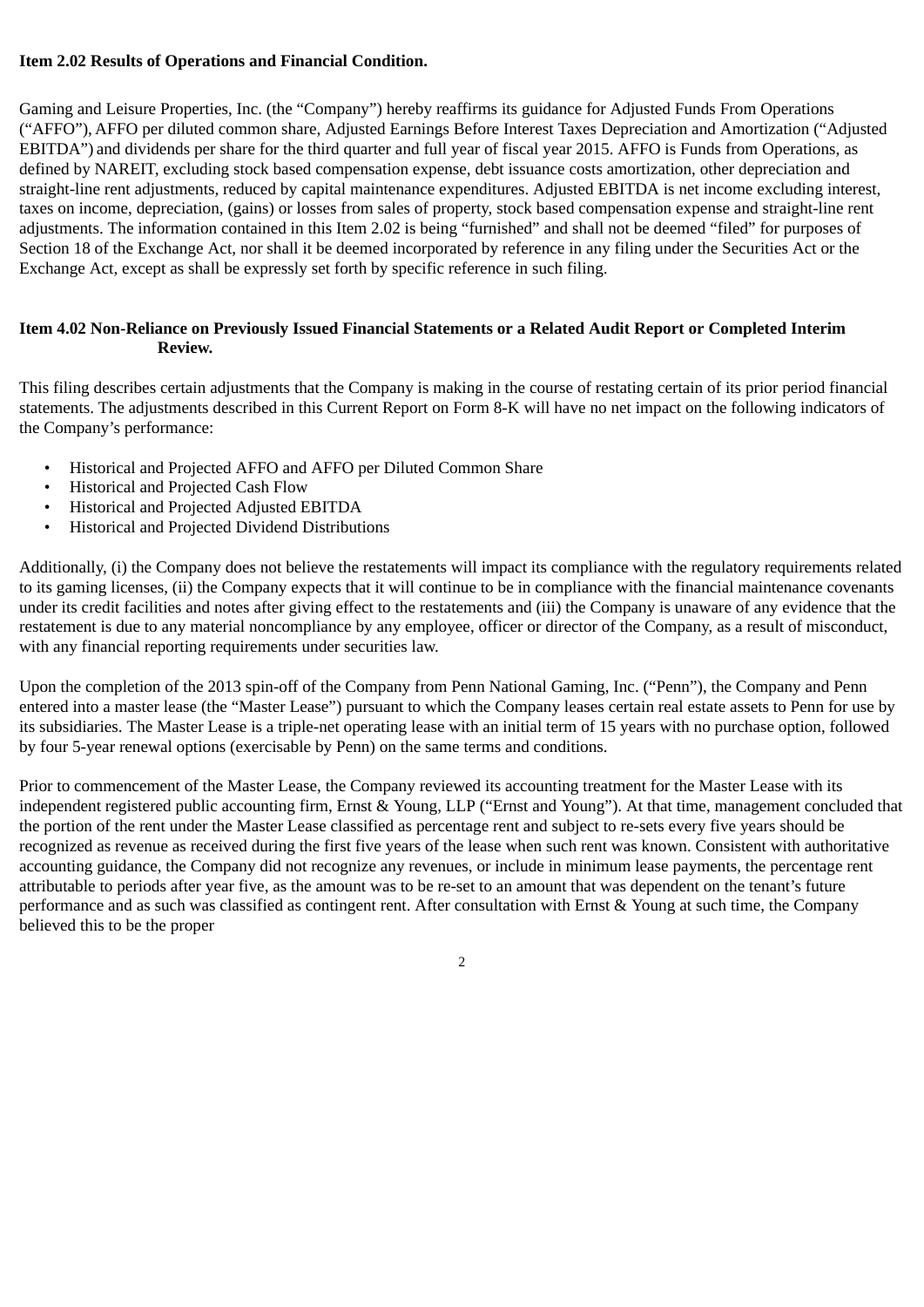accounting treatment and received unqualified audit opinions on its financial statements for the years ended December 31, 2014 and December 31, 2013, respectively. Additionally, the Company received consent from Ernst & Young to incorporate these opinions by reference in the Company's preliminary Registration Statement on Form S-4 (Commission File No. 333-206649) filed with the SEC on August 28, 2015. Upon Ernst & Young's reconsideration of judgments made with respect to technical accounting interpretations of the unique terms of the Master Lease, the Company and Ernst & Young undertook a further review of the Master Lease and conducted additional analysis of the pertinent provisions of the Master Lease and the accounting literature. Following this review and in consultation with Ernst & Young, management has concluded that the percentage rent that was known at the lease commencement date should have been recorded on a straight-line basis over the initial non-cancelable lease term and any reasonably assured renewals terms.

As a result of this conclusion, the Company is restating its consolidated financial statements for the impacted periods and will reduce rental revenues during the first five years of the Master Lease and increase rental revenues over the remaining 30 years of the lease. Concurrent with the reduction in recognized rental revenues during the first five years of the Master Lease, the Company will add a deferred rent liability of the same amount to its balance sheet. The amount of the rent deferrals for the years ended December 31, 2013 and 2014 is approximately \$6.7 million and \$44.9 million, respectively. The expected impact of the rent deferral on the previously announced revenue guidance for the full year ending December 31, 2015 is approximately \$55.8 million. This deferred rent liability will be amortized over the remainder of the 35 year lease term on a straight-line basis by recognizing rental revenue, thus changing only the timing of the Company's revenue recognition.

Accordingly, while the timing of the Company's revenue recognition will be changed as a result of this revised accounting treatment, this adjustment is non-cash and the restatement does not impact the economic terms or substance of the Master Lease, including the amount of rent paid or to be paid by the tenant. The Company is not and will not be obligated in the future to return the cash rent received from the tenant in connection with this change in accounting treatment.

On October 20, 2015, the Audit and Compliance Committee of the Company's Board of Directors, its executive management and its independent registered public accounting firm met to discuss the matters disclosed in this Current Report on Form 8-K. The Company, together with the Audit and Compliance Committee, concluded that it will be necessary to restate the Company's audited financial statements for the two fiscal years ended December 31, 2014 and 2013 included in the Company's Annual Report on Form 10-K and interim financial statements for the fiscal quarters ended March 31, 2014, June 30, 2014, September 30, 2014, March 31, 2015 and June 30, 2015, and as a result, those financial statements should no longer be relied upon. Additionally, management's report on internal controls over financial reporting for the year ended December 31, 2014, Ernst & Young's opinion on the consolidated financial statements for each of the two years in the period ended December 31, 2014, as well as Ernst & Young's opinion on the effectiveness of the Company's internal controls over financial reporting as of December 31, 2014 should also no longer be relied upon. As the Company was spun-off from Penn on November 1, 2013 and did not exist in its current form prior to that date, financial statements prior to the Spin-Off date will not be restated.

The Company has set a target date of November 9, 2015 to file its amended financial statements, along with the Company's Quarterly Report on Form 10-Q for the period ended September 30, 2015. The Company does not believe the restatements will have any impact on the Company's ability to complete its previously announced acquisition of substantially all of the real estate assets of Pinnacle Entertainment, Inc. ("Pinnacle").

3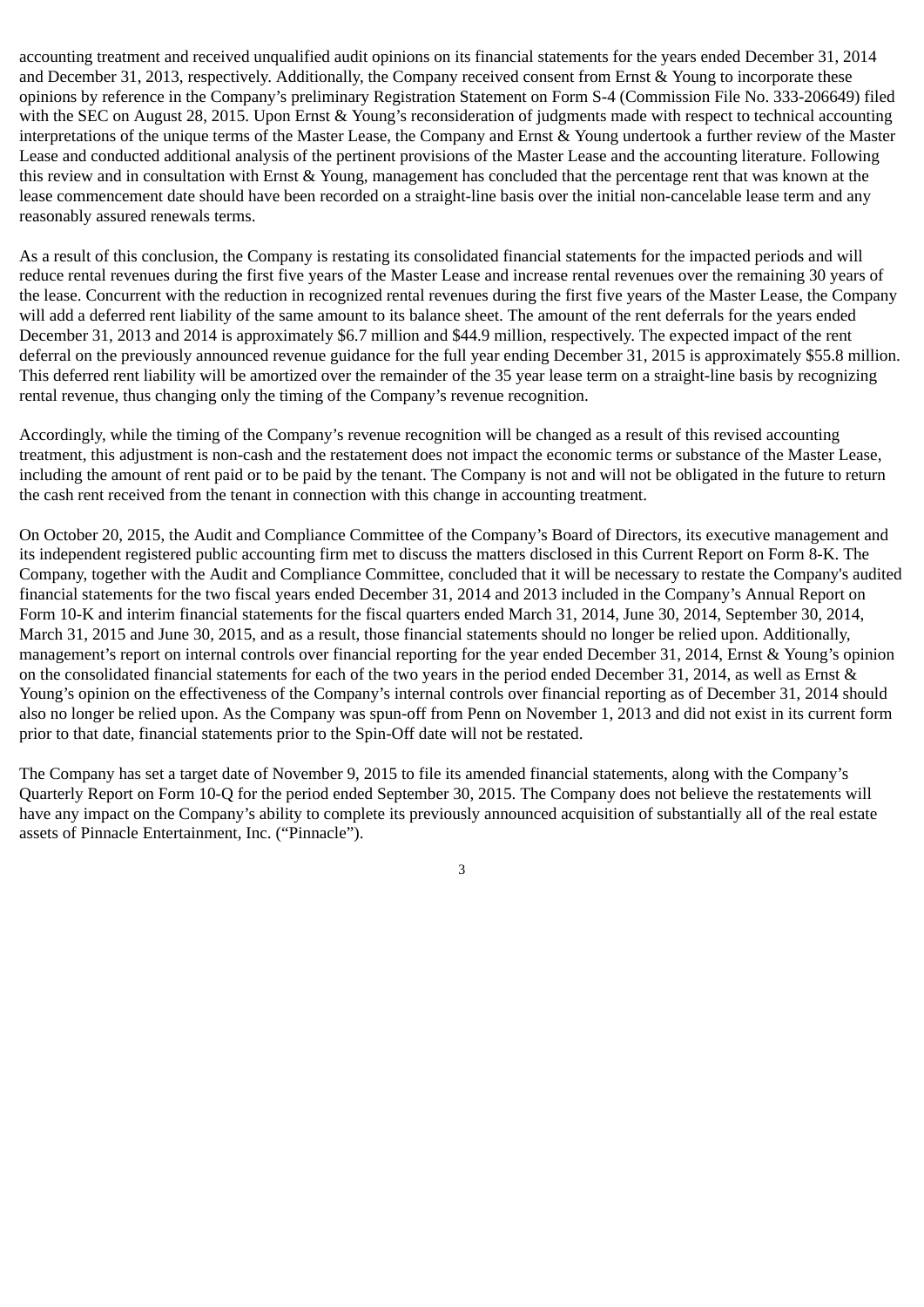#### **Forward-Looking Statements**

This communication includes "forward-looking statements" within the meaning of Section 27A of the Securities Act and Section 21E of the Securities Exchange Act of 1934, as amended. These statements can be identified by the use of forward looking terminology such as "expects," "believes," "estimates," "intends," "may," "will," "should" or "anticipates" or the negative or other variation of these or similar words, or by discussions of future events, strategies or risks and uncertainties. Such forward looking statements are inherently subject to risks, uncertainties and assumptions about the Company and its subsidiaries, including risks related to the following: risks relating to the ultimate impact and timing of the Company's restatement of its financial statements; the risk that additional information will come to light during the course of the preparation of restated financial statements that alters the scope or magnitude of the restatement: potential reviews, litigation or other proceedings by governmental authorities, shareholders or other parties; the ultimate timing and outcome of the Company's proposed acquisition of substantially all of the real estate assets of Pinnacle, including the Company's and Pinnacle's ability to obtain the financing and third party approvals and consents necessary to complete the acquisition; the ultimate outcome and results of integrating the assets to be acquired by the Company in the proposed transaction with Pinnacle; the effects of a transaction between the Company and Pinnacle on each party, including the post-transaction impact on the Company's financial condition, operating results, strategy and plans; the Company's ability to maintain its status as a REIT; the availability of and the ability to identify suitable and attractive acquisition and development opportunities and the ability to acquire and lease those properties on favorable terms; our ability to access capital through debt and equity markets in amounts and at rates and costs acceptable to the Company; changes in the U.S. tax law and other state, federal or local laws, whether or not specific to REITs or to the gaming or lodging industries; and other factors described in the Company's Annual Report on Form 10-K for the year ended December 31, 2014, subsequent Quarterly Reports on Form 10-Q and Current Reports on Form 8-K as filed with the Securities and Exchange Commission. All subsequent written and oral forward looking statements attributable to the Company or persons acting on the Company's behalf are expressly qualified in their entirety by the cautionary statements included in this press release. The Company undertakes no obligation to publicly update or revise any forward looking statements contained or incorporated by reference herein, whether as a result of new information, future events or otherwise, except as required by law. In light of these risks, uncertainties and assumptions, the forward looking events discussed in this Current Report on Form 8-K may not occur.

### **Additional Information**

This communication shall not constitute an offer to sell or the solicitation of an offer to buy any securities, nor shall there be any sale of securities in any jurisdiction in which such offer, solicitation or sale would be unlawful prior to registration or qualification under the securities laws of any such jurisdiction. No offering of securities shall be made except by means of a prospectus meeting the requirements of Section 10 of the U.S. Securities Act of 1933, as amended. In connection with the proposed transaction between the Company and Pinnacle, the Company has filed with the SEC a registration statement on Form S-4 (File No. 333- 206649) that includes a preliminary joint proxy statement of the Company and Pinnacle that also constitutes a prospectus of the Company. This communication is not a substitute for the joint proxy statement/prospectus or any other document that the Company or Pinnacle may file with the SEC or send to their shareholders in connection with the proposed transaction. INVESTORS AND SECURITY HOLDERS ARE URGED TO READ THE FORM S-4, INCLUDING THE PRELIMINARY JOINT PROXY STATEMENT/PROSPECTUS FILED AND OTHER RELEVANT DOCUMENTS THAT WILL BE FILED WITH THE

4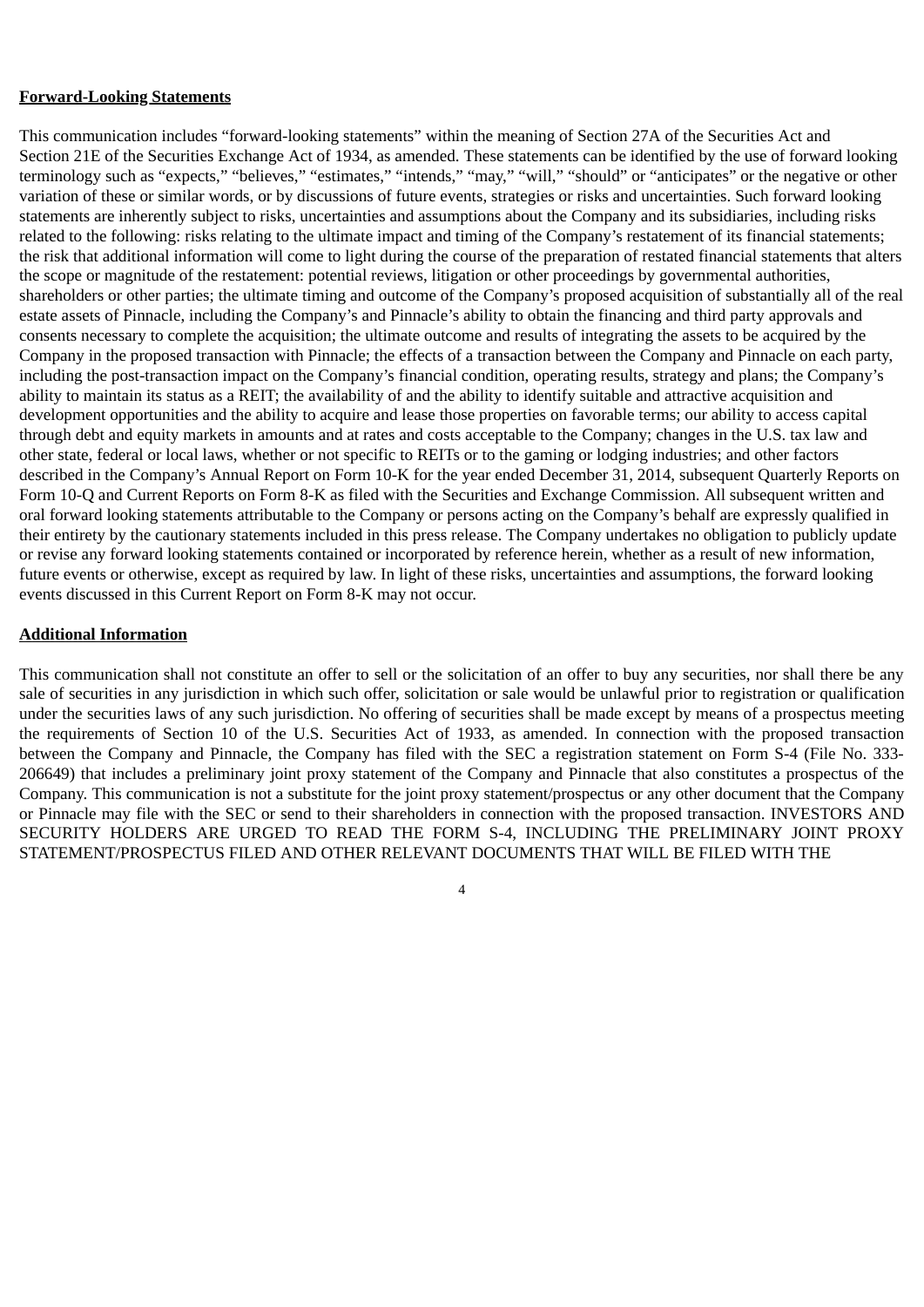SEC (INCLUDING THE DEFINITIVE JOINT PROXY STATEMENT/PROSPECTUS) IF AND WHEN THEY BECOME AVAILABLE, BECAUSE THEY WILL CONTAIN IMPORTANT INFORMATION. You may obtain free copies of the preliminary joint proxy statement/prospectus and other relevant documents filed by the Company and Pinnacle with the SEC at the SEC's website at www.sec.gov. Copies of the documents filed with the SEC by the Company are available free of charge on the Company's investor relations website at investors.glpropinc.com or by contacting the Company's investor relations representative at (203) 682-8211. Copies of the documents filed with the SEC by Pinnacle are available free of charge on Pinnacle's investor relations website at investors.pnkinc.com or by contacting Pinnacle's investor relations department at (702) 541-7777.

#### **Certain Information Regarding Participants**

The Company and Pinnacle and their respective directors and executive officers may be deemed to be participants in the solicitation of proxies in respect of the proposed transaction under the rules of the SEC. Investors may obtain information regarding the names, affiliations and interests of the Company's directors and executive officers in the Company's Annual Report on Form 10-K for the year ended December 31, 2014, which was filed with the SEC on February 27, 2015, and its proxy statement for its 2015 Annual Meeting, which was filed with the SEC on April 30, 2015. Investors may obtain information regarding the names, affiliations and interests of Pinnacle's directors and executive officers in Pinnacle's Annual Report on Form 10-K for the year ended December 31, 2014, which was filed with the SEC on March 2, 2015, and its proxy statement for its 2015 Annual Meeting, which was filed with the SEC on April 10, 2015. Other information regarding the participants in the proxy solicitation and a description of their direct and indirect interests, by security holdings or otherwise, is contained in the preliminary joint proxy statement/prospectus and other relevant materials to be filed with the SEC regarding the proposed transaction. Investors should read the definitive joint proxy statement/prospectus carefully and in its entirety when it becomes available before making any voting or investment decisions. You may obtain free copies of these documents at the SEC's website at www.sec.gov.